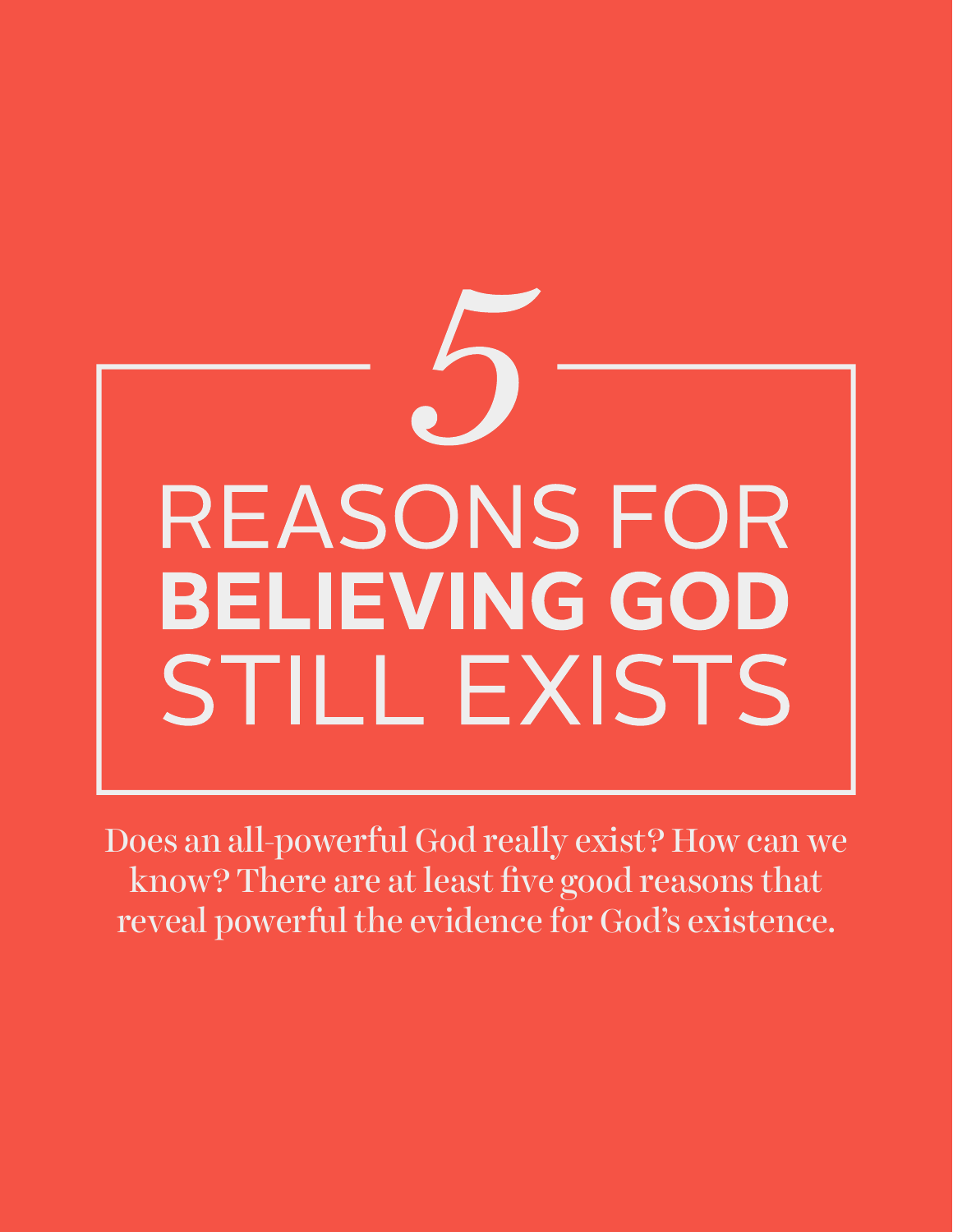## *1 God is the best explanation for the beginning of the universe.*

Everything that exists came from somewhere. Who was that first Creator of all things? The Bible refers to this Being as God: **"In the beginning God created the heavens and the earth" (Genesis 1:1).**

Science also affirms a beginning to all energy, matter, space, and time. The latest evidence from astronomy suggests our universe came into existence approximately 16 billion years ago. Astronomers agree a "big bang" occurred from which all living things emerged, yet cannot explain the origin to this event. **The best explanation to the First Cause is found in the existence of God.**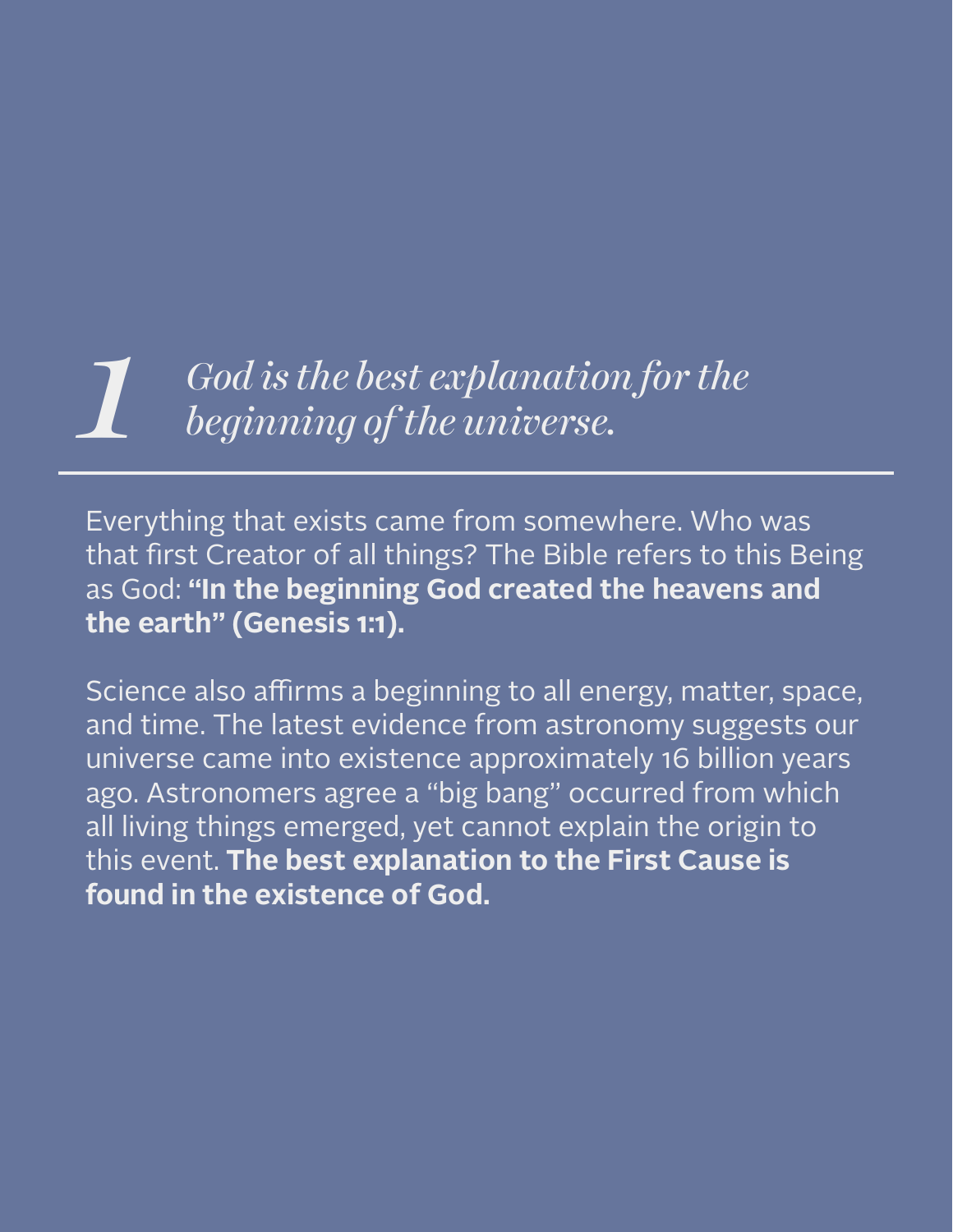# *2 God is the best explanation for the design of the universe.*

From the smallest living cell to the most distant star, the many parts that exist around us involve a level of complexity that cannot be explained by simply accepting Darwinian evolution.

Much of the information about the world's complexity was unknown in Darwin's time. Today, many scientists realize the complexity in the human cell, for example, is far greater than could ever arise by chance. **An outside, Intelligent Designer is required to provide this information. The most likely source for this Intelligent Designer is God.**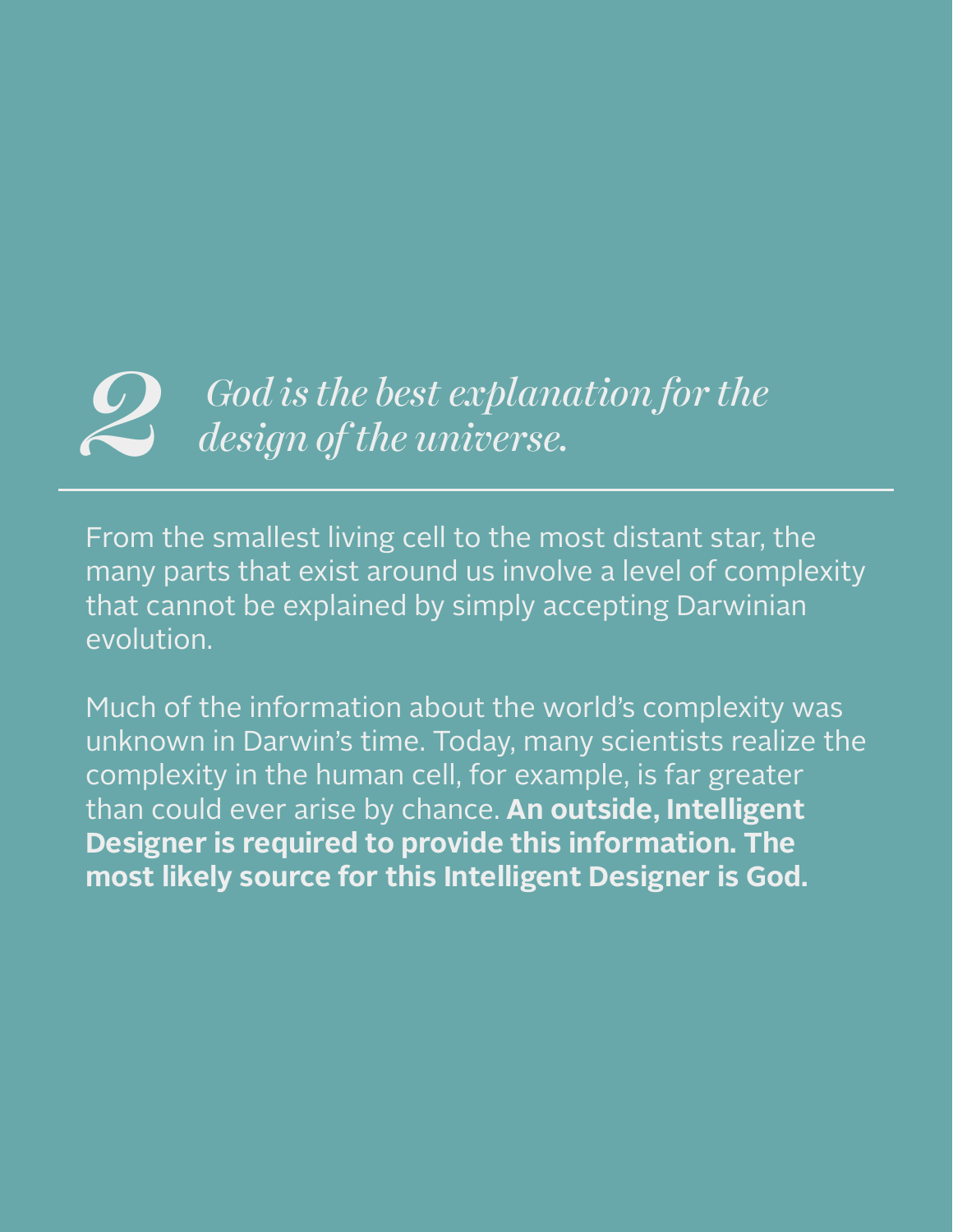# *3 God is the best explanation to the moral values found in our world.*

We may not agree on what is right and wrong, but every society and every individual has a system of moral values. We cannot escape an internal sense of justice and injustice when we see certain events in life. **Where did this sense of right and wrong originate?**

Moral values ultimately do not come only from within but from some outside source. Morality must come from an ultimate maker and giver of morals. **Some call this the Moral Lawmaker, a reference to God as the source of right and wrong.**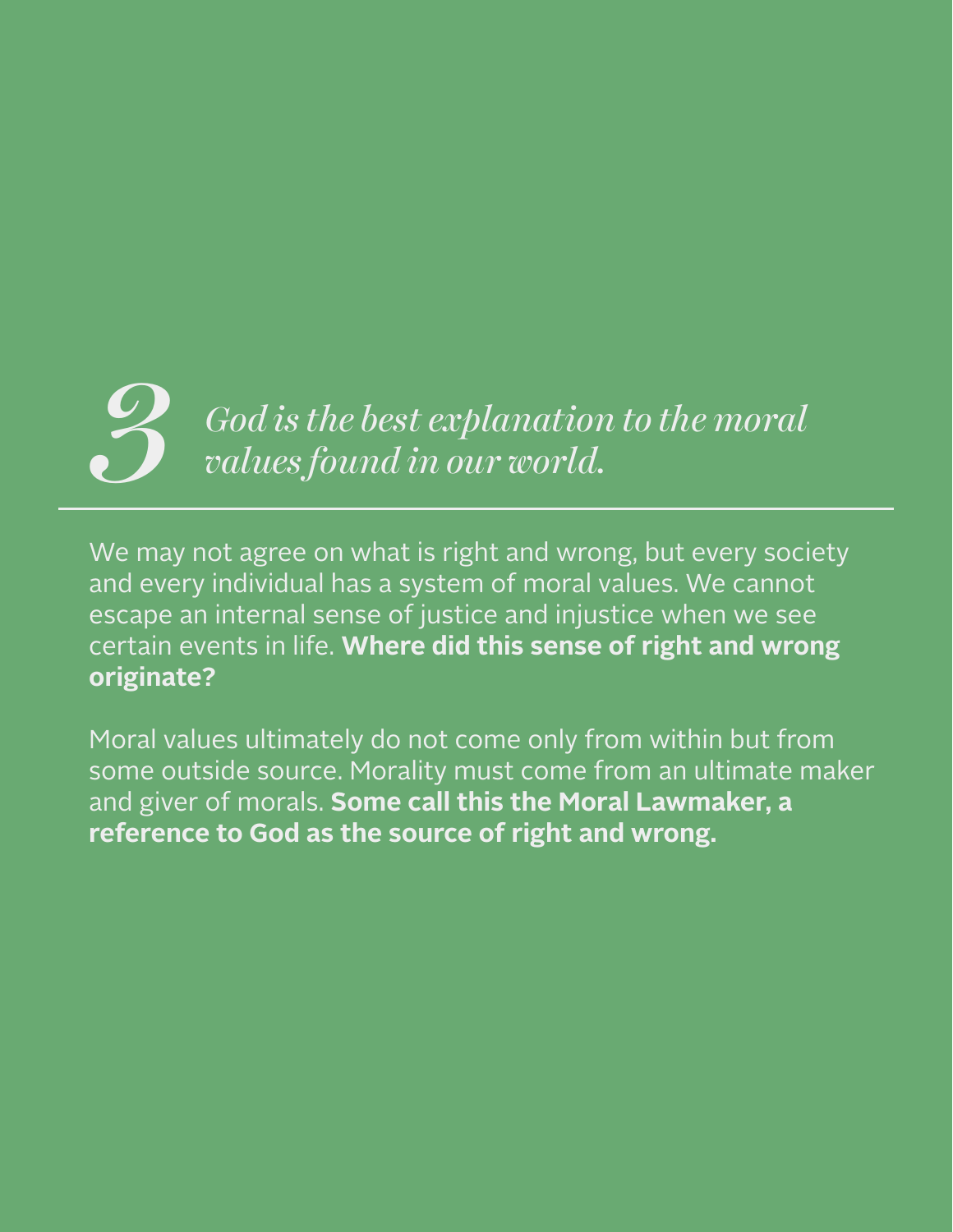# *4 God is the best explanation for the many fulfilled predications found in the Bible.*

#### **Did you know that hundreds of prophecies have literally been**  fulfilled from this one book written by 40 people over a period of **1,400 years?**

From the prediction of Abraham as the leader of a great nation to the prophecies of Jesus as the Messiah, **the probability of even accurately selecting a few of these events in advance by chance**  is beyond reasonable calculation. The Bible is called a "holy book" because it describes events that point to its Author, the God who created the universe and everything in it.